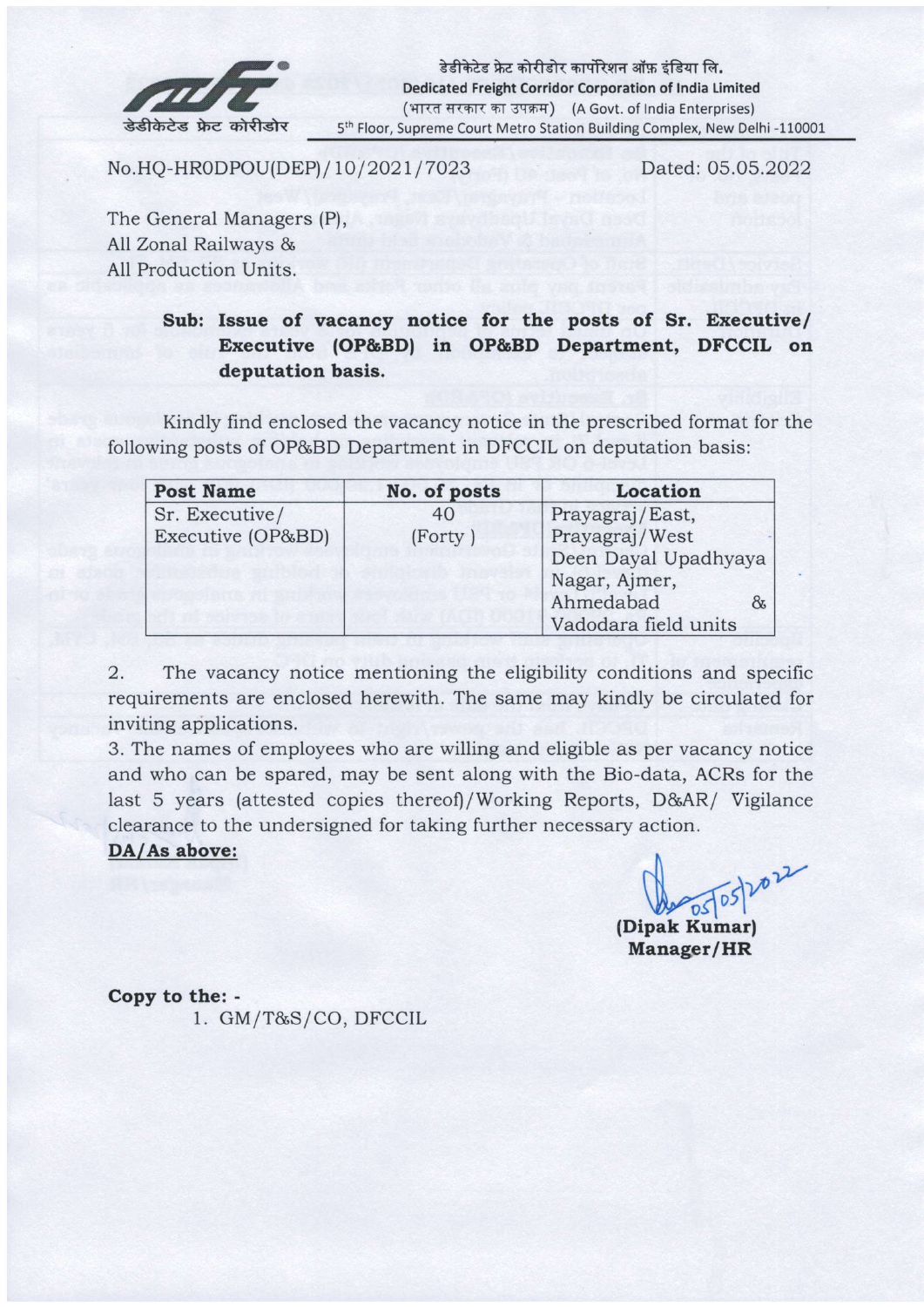## No. HQ-HRODPOU(DEP)/10/2021/7023 dated 05.05.2022

| Organization   | <b>DFCCIL</b>                                                    |  |  |
|----------------|------------------------------------------------------------------|--|--|
| Title of the   | Sr. Executive/Executive (OP&BD)-                                 |  |  |
| Posts, No. of  | No. of Post: 40 (Forty)                                          |  |  |
| posts and      | Location - Prayagraj/East, Prayagraj/West                        |  |  |
| location       | Deen Dayal Upadhyaya Nagar, Ajmer,                               |  |  |
|                | Ahmedabad & Vadodara field units                                 |  |  |
| Service/Deptt. | Staff of Operating Department (IR) working as SS, SM, TI         |  |  |
| Pay admissible | Parent pay plus all other Perks and Allowances as applicable as  |  |  |
| in DFCCIL      | per DFCCIL policy                                                |  |  |
| Duration       | On usual terms of deputation for 3 years extendable for 5 years  |  |  |
|                | subject to exemption by DPE from the rule of immediate           |  |  |
|                | absorption.                                                      |  |  |
| Eligibility    | Sr. Executive (OP&BD):                                           |  |  |
| Criteria       | Central/State Government employees working in analogous grade    |  |  |
|                | (Level-7) in relevant discipline or holding substantive posts in |  |  |
|                | Level-6 OR PSU employees working in analogous grade in relevant  |  |  |
|                | discipline or in Rs. 30,000-1,20,000 (IDA) (E0) with four years' |  |  |
|                | service in that Grade.                                           |  |  |
|                | Executive(OP&BD):                                                |  |  |
|                | Central/State Government employees working in analogous grade    |  |  |
|                | (Level-6) in relevant discipline or holding substantive posts in |  |  |
|                | Level5/Level4 or PSU employees working in analogous grade or in  |  |  |
|                | Rs. 29000-91000 (IDA) with four years of service in the grade    |  |  |
| Specific       | Operating staff working in train passing duties as SS, SM, CYM,  |  |  |
| requirement of | TI, to perform train passing duty on DFC                         |  |  |
| experience     |                                                                  |  |  |
| Closing date   | 15 days from the date of issue.                                  |  |  |
| Remarks        | DFCCIL has the power/right to withdrawn/cancel the Vacancy       |  |  |
|                | Notice at any stage.                                             |  |  |

Aunst 1022

(Dipak Kumar) Manager/HR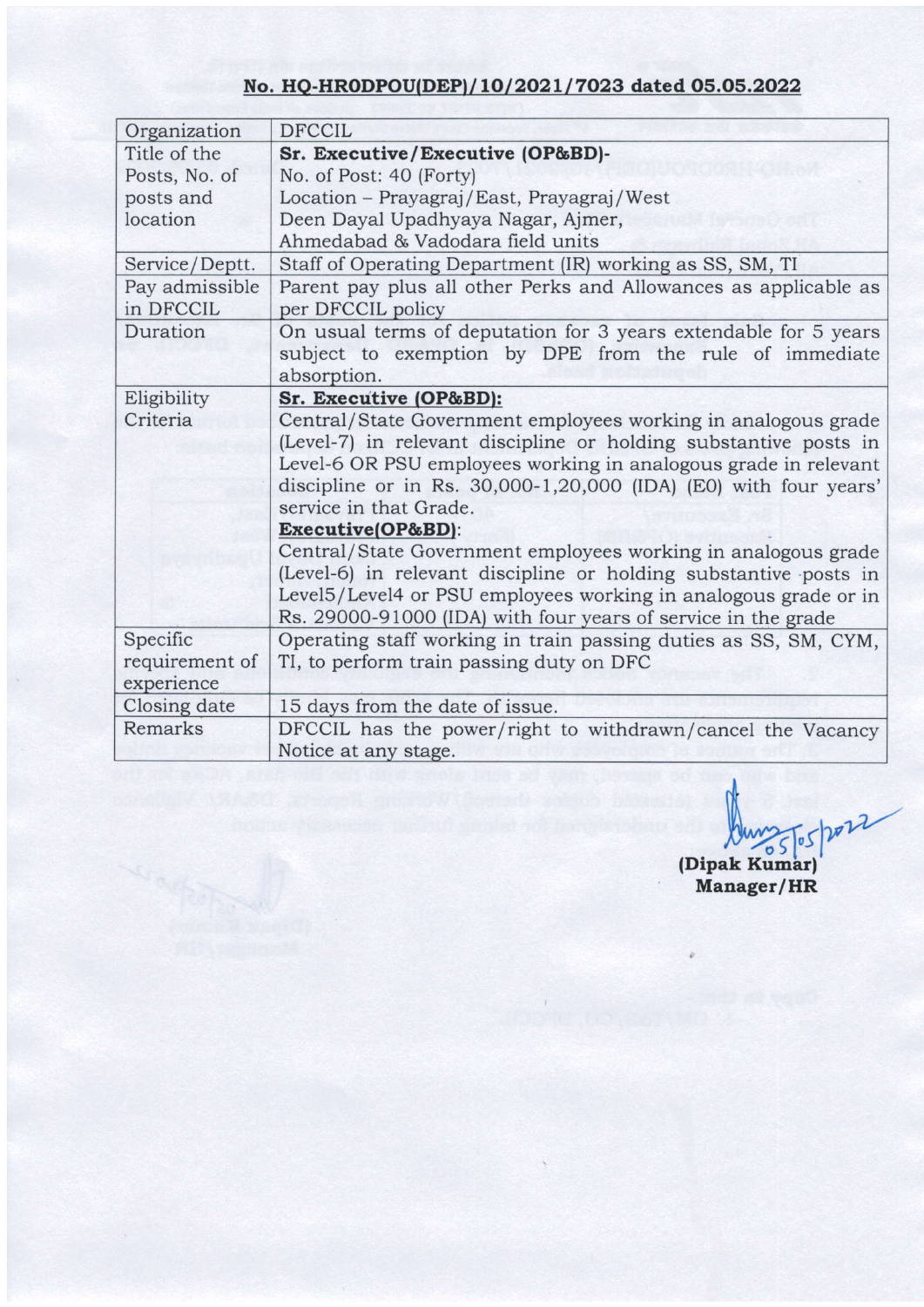#### **PROFORMA FOR SUBMISSION OF APPLICATION ON**

## **DEPUTATION BASIS in DFCCIL**

| Choice of Posting<br>1.<br>2.<br>3.<br><b>Personal Data</b><br>Name (Capital Letter)<br>1.<br>Father's Name<br>2.<br>3.<br>Gender<br>Service<br>4.<br>5.<br>Department<br>Category (UR/SC/ST/OBC)<br>6.<br>Date of Birth<br>7.<br>Date of Initial Appointment<br>8.<br>Present Designation/Deptt./Divn./<br>9.<br>Railway<br>(a) Present pay band with GP and<br>9.A<br>basis pay as on date of application<br>(b) Whether Regular/MACP Grade<br>10.<br>11.<br><b>Contact Details</b><br>12.<br>(e) E-mail ID<br>Telephone (O)<br>(f)<br>(g) Telephone (R)<br>(h) Mobile No.<br><b>Educational Qualifications</b><br>13.<br>Qualification /Degree<br>SN.<br>Year/<br>/Country<br>Division | Post applied for |                              |
|-------------------------------------------------------------------------------------------------------------------------------------------------------------------------------------------------------------------------------------------------------------------------------------------------------------------------------------------------------------------------------------------------------------------------------------------------------------------------------------------------------------------------------------------------------------------------------------------------------------------------------------------------------------------------------------------|------------------|------------------------------|
|                                                                                                                                                                                                                                                                                                                                                                                                                                                                                                                                                                                                                                                                                           |                  |                              |
|                                                                                                                                                                                                                                                                                                                                                                                                                                                                                                                                                                                                                                                                                           |                  |                              |
|                                                                                                                                                                                                                                                                                                                                                                                                                                                                                                                                                                                                                                                                                           |                  |                              |
|                                                                                                                                                                                                                                                                                                                                                                                                                                                                                                                                                                                                                                                                                           |                  |                              |
|                                                                                                                                                                                                                                                                                                                                                                                                                                                                                                                                                                                                                                                                                           |                  |                              |
|                                                                                                                                                                                                                                                                                                                                                                                                                                                                                                                                                                                                                                                                                           |                  |                              |
|                                                                                                                                                                                                                                                                                                                                                                                                                                                                                                                                                                                                                                                                                           |                  |                              |
|                                                                                                                                                                                                                                                                                                                                                                                                                                                                                                                                                                                                                                                                                           |                  |                              |
|                                                                                                                                                                                                                                                                                                                                                                                                                                                                                                                                                                                                                                                                                           |                  |                              |
|                                                                                                                                                                                                                                                                                                                                                                                                                                                                                                                                                                                                                                                                                           |                  |                              |
|                                                                                                                                                                                                                                                                                                                                                                                                                                                                                                                                                                                                                                                                                           |                  |                              |
|                                                                                                                                                                                                                                                                                                                                                                                                                                                                                                                                                                                                                                                                                           |                  |                              |
|                                                                                                                                                                                                                                                                                                                                                                                                                                                                                                                                                                                                                                                                                           |                  |                              |
|                                                                                                                                                                                                                                                                                                                                                                                                                                                                                                                                                                                                                                                                                           |                  |                              |
|                                                                                                                                                                                                                                                                                                                                                                                                                                                                                                                                                                                                                                                                                           |                  |                              |
|                                                                                                                                                                                                                                                                                                                                                                                                                                                                                                                                                                                                                                                                                           |                  |                              |
|                                                                                                                                                                                                                                                                                                                                                                                                                                                                                                                                                                                                                                                                                           |                  | Institution/University/Place |
|                                                                                                                                                                                                                                                                                                                                                                                                                                                                                                                                                                                                                                                                                           |                  |                              |
|                                                                                                                                                                                                                                                                                                                                                                                                                                                                                                                                                                                                                                                                                           |                  |                              |
|                                                                                                                                                                                                                                                                                                                                                                                                                                                                                                                                                                                                                                                                                           |                  |                              |